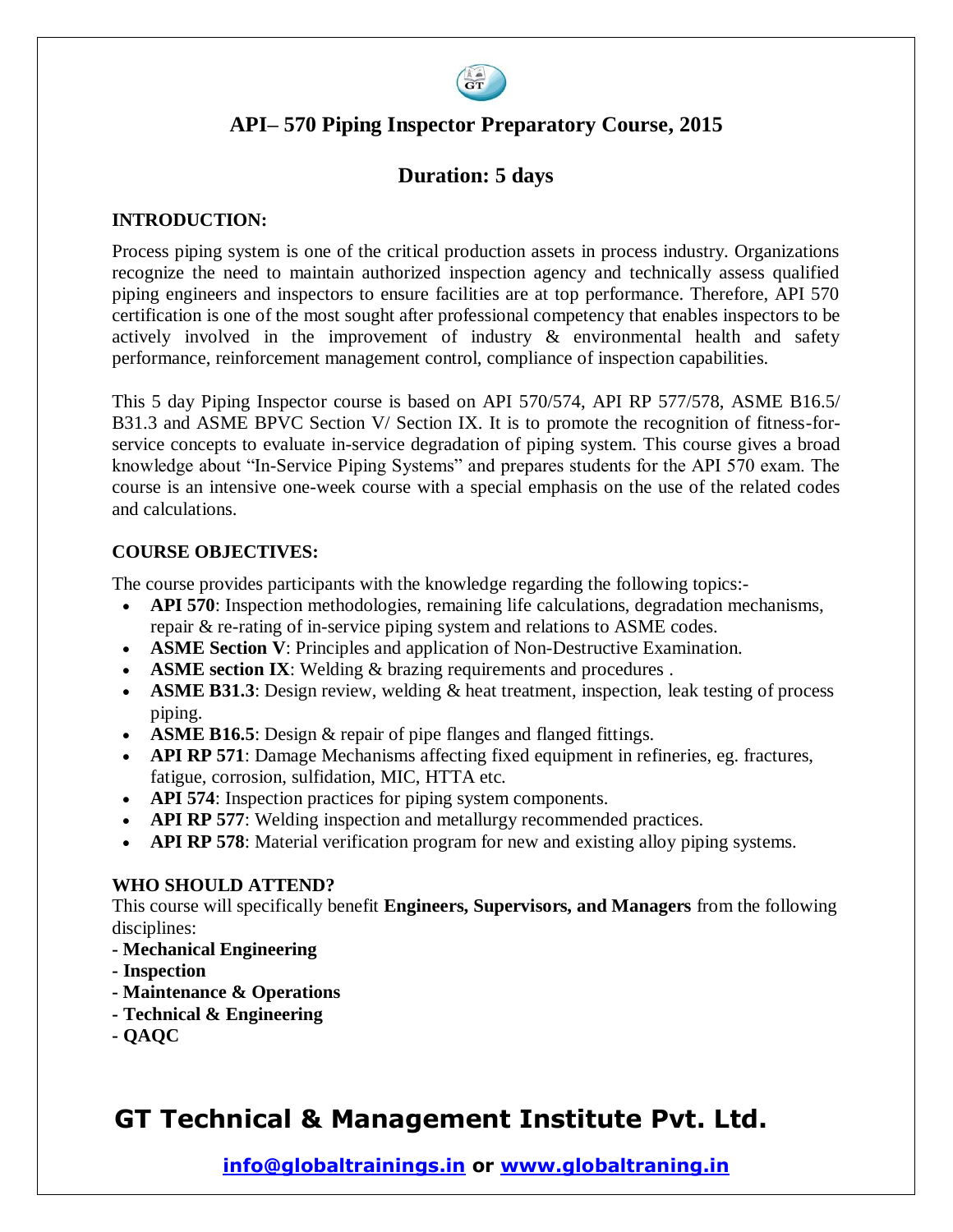

and technical personnel with 2-3 years of experience in the management and planning of inspection and maintenance activities of piping system at upstream oil & gas facilities, refineries, process plants and petrochemical facilities.

### **COURSE CONTENTS**

### **API 570 Piping Inspection Code**

### **Modules:**

- (1) Inspection
- (2) Repair
- (3) Alteration & Rerating of In-Service Piping Systems

## **API 571 Damage Mechanisms affecting fixed equipment in the refinery industry Modules:**

- (1) Brittle Fracture
- (2) Thermal Fatigue
- (3) Erosion/Erosion Corrosion
- (4) Mechanical fatigue
- (5) Vibration-Induced Fatigue
- (6) Atmospheric Corrosion
- (7) Corrosion under Insulation (CUI)
- (8) Boiler Water Condensate Corrosion
- (9) Flue Gas Dew Point Corrosion
- (10) Microbiological Induced Corrosion(MIC)
- (11) Soil Corrosion
- (12) Sulfidation
- (13) Chloride Stress Corrosion Cracking (CI- SCC)
- (14) Caustic Stress Corrosion Cracking (Caustic Embrittlement)
- (15) High Temperature Hydrogen Attack (HTTA)

# **API 574 (Inspection Practices for Piping System Components)**

## **Modules:**

- (1) Piping Components
- (2) Pipe-joining Methods
- (3) Reasons for Inspection
- (4) Inspection Plans
- (5) Frequency and Extent of Inspection

# **GT Technical & Management Institute Pvt. Ltd.**

**info@globaltrainings.in or www.globaltraning.in**